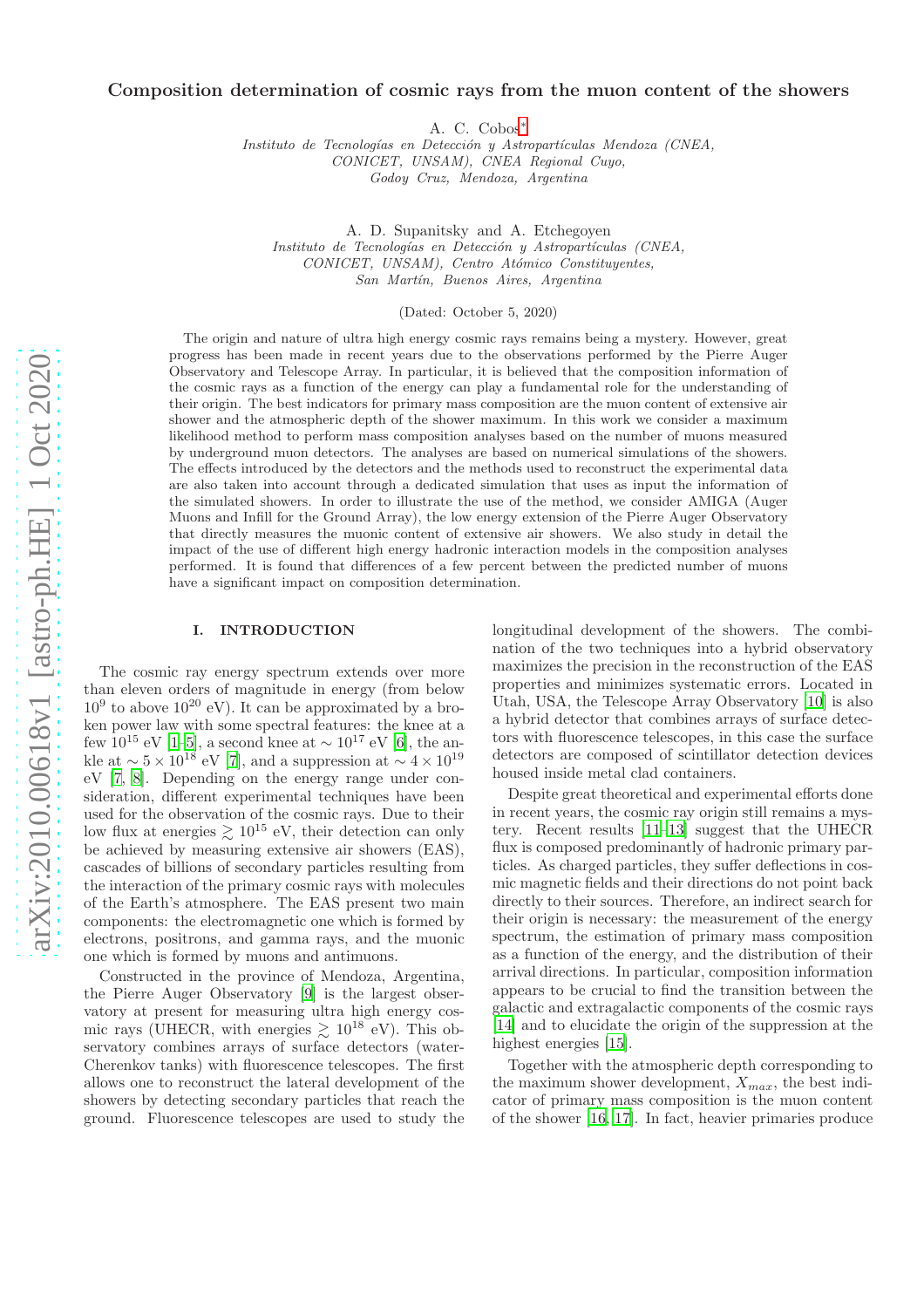more muons than lighter ones. The Auger Muon and Infill for the Ground Array (AMIGA) is an extension of the Pierre Auger Observatory that directly measures the muonic content of EAS [\[18](#page-9-14)]. It will consist in two triangular grids of 750 m and 433 m spacing composed by pairs of detectors, a water-Cherenkov tank and a 30 m<sup>2</sup> muon counter buried underground. AMIGA operates in the energy region from  $\sim 10^{16.5}$  to  $\sim 10^{19}$  eV. With sufficient statistics, AMIGA will contribute to the mass composition determination in this energy range.

Primary mass composition analyses can only be performed by comparing experimental data with EAS simulations. These simulations are subject to large systematic uncertainties because they are based on high energy hadronic interaction models (HEHIMs) that extrapolate low energy accelerator data to the highest energies. The most used HEHIMs in the literature have been recently updated by using data taken by the Large Hadron Collider (LHC). These models (Sibyll 2.3c [\[19](#page-9-15)], EPOS-LHC [\[20\]](#page-9-16), and QGSJETII-04 [\[21](#page-9-17)]) are called post-LHC models, due to their tuning to LHC data. Concerning the number of muons at ground, predictions of these HEHIMs differ only by about 10% [\[22\]](#page-9-18). However, experimental results indicate that the muon content of the showers is 30 to 80% greater than that estimated from simulations [\[23](#page-9-19)[–26\]](#page-9-20). A parameter very closely related to the muon content of the showers is the muon density at a given distance to the shower axis, which presents a dependence on the zenith angle of the EAS [\[27](#page-9-21), [28](#page-9-22)].

In this work, a Maximum Likelihood method developed to perform primary mass composition analyses is considered. Here, the parameter sensitive to primary mass is the number of muons detected at ground at a given distance to the shower axis and for different zenith angle of EAS. The studies are performed by using numerical simulations, which include experimental uncertainties in the reconstruction of the energy and in the measurement of the number of muons. The effect of the shape of the cosmic ray energy spectrum is also considered. The analyses are performed for binary mixtures of different

hypothetical values of proton primary abundance. The method combines all values of the number of muons in a given zenith angle range. The impact of the differences between HEHIMs predictions of the number of muons at ground as a function of the zenith angle is also studied. It is worth mentioning that in this work several parameters of the AMIGA design are assumed but the same study can be applied to any other experiment that involves muon number measurements.

# II. ANALYSIS

# A. Maximum Likelihood Method

In this section the Maximum Likelihood (ML) method to determine the mass composition is described. As mentioned in the previous section, the composition analysis is carried out based on the number of muons at ground for the same distance to the shower axis. Therefore, all shower variables and distribution functions defined hereafter will be referred to this fixed parameter.

Let  $\rho_{\mu}(\theta)$  be the muon density of a shower with zenith angle,  $\theta$ . The number of muons,  $N_{\mu}$ , that impact to a horizontal muon counter of area  $a_d$ , is computed as

$$
N_{\mu} = \rho_{\mu}(\theta) \ a_d \cos(\theta). \tag{1}
$$

Let  $P^{\theta}_{A}(\tilde{N}_{\mu}|E) \equiv P(\tilde{N}_{\mu}|E,\sec(\theta),A)$  be the distribution function of the measured (reconstructed) number of muons,  $\widetilde{N}_{\mu}$ , due to a primary of type A with a zenith angle  $\theta$  and energy E. Whereas the number of muons is a function of the true energy  $E$ , the measured number of muons is a function of the reconstructed energy  $E_R$ . Then, the probability  $P_A^{\theta}(\tilde{N}_{\mu}|E_{Ri}) \equiv$  $P(\widetilde{N}_{\mu}|E_{Ri},\sec(\theta),A)$  of  $\widetilde{N}_{\mu}$  calculated in the *i*-th reconstructed energy bin, takes the following form (see appendix A of Ref. [\[17\]](#page-9-13)),

<span id="page-1-0"></span>
$$
P_{A}^{\theta}(\widetilde{N}_{\mu}|E_{Ri}) = \frac{\int_{0}^{\infty} \int_{E_{Ri}^{-}}^{E_{Ri}^{+}} J(E) G(E_{R}|E) P_{A}^{\theta}(\widetilde{N}_{\mu}|E) dE dE_{R}}{\int_{0}^{\infty} \int_{E_{Ri}^{-}}^{E_{Ri}^{+}} J(E) G(E_{R}|E) dE dE_{R}},
$$
\n(2)

where  $E_{Ri}$  is the center of the *i*-th reconstructed energy bin,  $E_{Ri}^-$  and  $E_{Ri}^+$  are the lower and upper limits of that bin,  $\ddot{J}(E)$  is the cosmic ray energy spectrum, and  $G(E_R|E)$  is the conditional probability distribution of  $E_R$  conditioned to  $E$ .

Note from Eq. [\(2\)](#page-1-0) that the energy of a real or simulated air shower with true energy  $E$  is estimated by means of the reconstruction procedure producing a value,  $E_R$ , according to  $G(E_R|E)$ . Furthermore, the distribution of the true energy  $E$  is given by the cosmic ray spectrum  $J(E)$ .

For the composition method described in this section let us consider the simplified case in which there are just two nuclear species,  $A_1$  and  $A_2$ . Let N be the number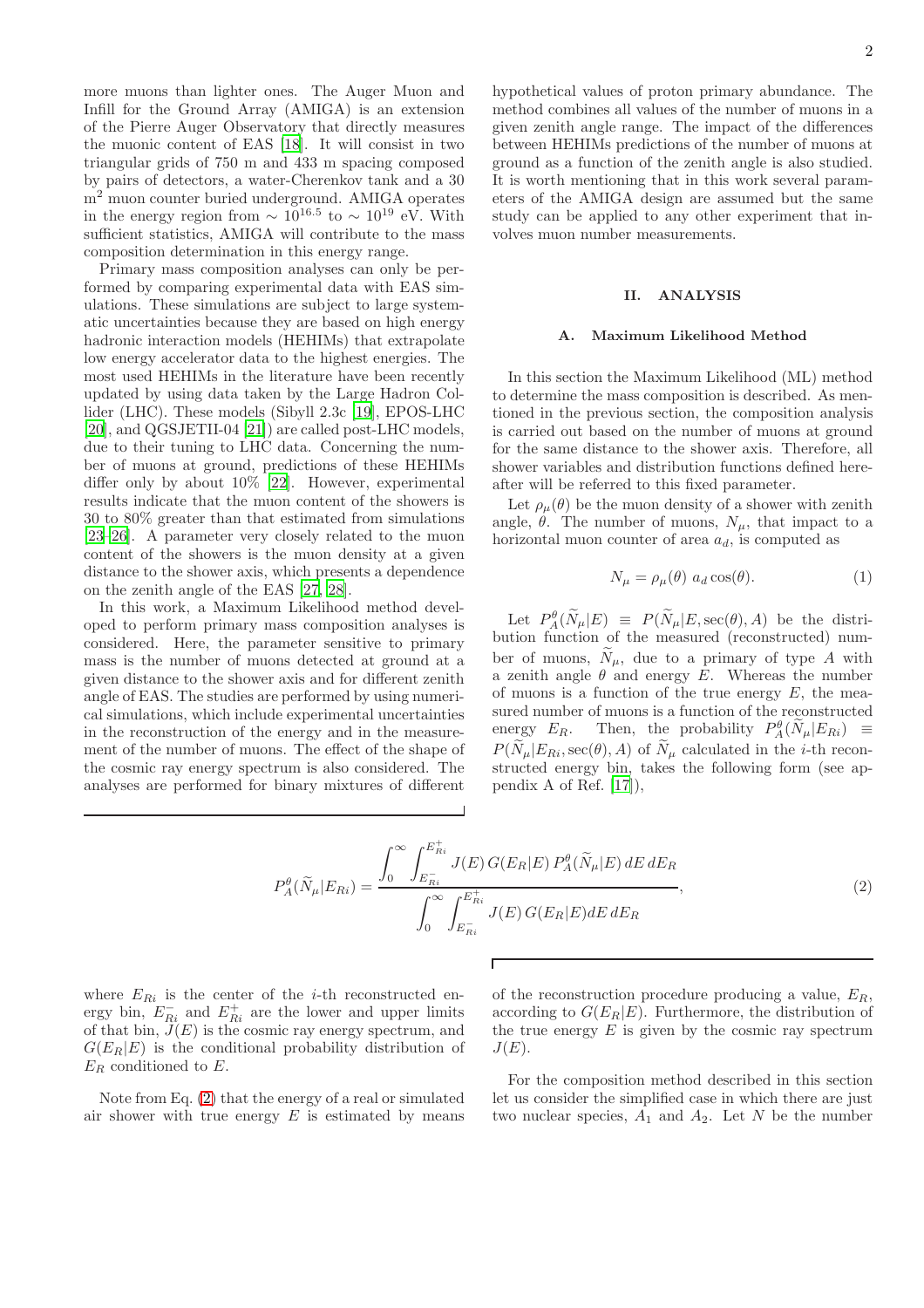of detected showers, i.e.  $N$  is the sample size. Then, the probability of the configuration  $\widetilde{\mathbf{N}} = (\widetilde{N}_{u,1},...,\widetilde{N}_{u,N})$  is given by,

<span id="page-2-0"></span>
$$
P(\widetilde{\mathbf{N}} | E_{Ri}, c_{A_1}) = \prod_{j=1}^{N} \left[ c_{A_1} P_{A_1}^{\theta_j}(\widetilde{N}_{\mu,j} | E_{Ri}) + (1 - c_{A_1}) P_{A_2}^{\theta_j}(\widetilde{N}_{\mu,j} | E_{Ri}) \right], \quad (3)
$$

where  $c_{A_1}$  is the abundance of  $A_1$ . Taking the logarithm of Eq. [\(3\)](#page-2-0) and equating to zero its derivative with respect to  $c_{A_1}$ , the following condition for the estimator of  $c_{A_1}$ ,  $\hat{c}_{A_1}$ , is obtained

<span id="page-2-1"></span>
$$
\sum_{j=1}^{N} \frac{P_{A_1}^{\theta_j}(\tilde{N}_{\mu,j}|E_{Ri}) - P_{A_2}^{\theta_j}(\tilde{N}_{\mu,j}|E_{Ri})}{\hat{c}_{A_1} P_{A_1}^{\theta_j}(\tilde{N}_{\mu,j}|E_{Ri}) + (1 - \hat{c}_{A_1}) P_{A_2}^{\theta_j}(\tilde{N}_{\mu,j}|E_{Ri})} = 0.
$$
\n(4)

Therefore, the solution of Eq. [\(4\)](#page-2-1) gives the maximum likelihood estimator of the abundance of the  $A_1$  nuclear type.

# B. Simulations of EAS and  $P_A^{\theta}(\widetilde{N}_{\mu}|E_{Ri})$ determination

In order to calculate the distribution functions considered in this work, different EAS simulations were performed. The shower library used in this work is generated with CORSIKA v76300 [\[29](#page-9-23)]. The HEHIMs considered are EPOS-LHC [\[20\]](#page-9-16) and Sibyll 2.3c [\[19\]](#page-9-15). Proton  $(A_1 = p)$ and iron  $(A_2 = Iron)$  are considered as primaries in sec-tions [III A](#page-4-0) and [III B,](#page-5-0) while nitrogen  $(A_2 = Nitrogen)$ is considered in section [III C.](#page-6-0) The low-energy hadronic interactions are simulated by using FLUKA [\[30](#page-9-24)]. The ground level is set at the Auger altitude (1452 m). The magnetic field at the Auger location is taken into account. The showers are simulated for primary energies between  $10^{17.25}$  and  $10^{18.75}$  eV in steps of  $\Delta \log(E/\text{eV}) = 0.25$  and zenith angle,  $\theta$ , corresponding to  $\sec(\theta)$  between 1 and 1.5 in steps of 0.1. For each direction, a set of 100, 30 and 10 EAS are generated for proton, nitrogen, and iron, respectively. Muons at 450 m from the shower axis (sampled in a 20 m wide ring) are considered since this is the distance that minimizes the fluctuations for a 750 m array spac-ing [\[31,](#page-9-25) [32\]](#page-9-26). Muon counters with  $a_d = 30$  m<sup>2</sup>, 100% of efficiency, and buried underground at 2.3 m depth, which corresponds to a muon energy threshold of 1 GeV for a vertical incidence, are considered. That is, only muons with energy greater than 1 GeV/cos $(\theta_k)$  reach the detector, being  $\theta_k$  the zenith angle of the direction of motion of the individual muons.

The number of muons at a given distance from the shower axis presents shower to shower fluctuations. Its distribution function is characterized by the mean value  $\langle N_{\mu} \rangle^{\theta,E}_{A} \equiv \langle N_{\mu} \rangle (E,\sec(\theta), A)$  and the standard deviation,  $\sigma_{sh}[N_{\mu}]_{A}^{\theta,E} \equiv \sigma_{sh}[N_{\mu}](E,\sec(\theta),A)$ . It is worth mentioning that the distribution functions present asymmetric tails, which is commonly found in EAS physics.



<span id="page-2-2"></span>FIG. 1. Top:  $\langle N_\mu \rangle$  as a function of  $\sec(\theta)$  for  $E = 10^{18}$  eV corresponding to proton  $(p)$  and iron  $(Fe)$  primaries. The error bars are smaller than the marker size. Bottom: Merit factor of  $N_{\mu}$  as a function of sec( $\theta$ ). The two HEHIMs considered are EPOS-LHC and Sibyll 2.3c.

The top panel of Fig. [1](#page-2-2) shows the mean value of the number of muons as a function of  $\sec(\theta)$  for proton and iron primaries with  $E = 10^{18}$  eV and for the two HEHIMs considered. It can be seen that the mean value of  $N_{\mu}$ is a decreasing function of  $\sec(\theta)$  and also that, as mentioned before, the differences between the predictions corresponding to the two HEHIMs considered are of the order of 10% for proton and iron primaries.

As mentioned above, the distribution function of  $N_{\mu}$ presents asymmetric tails. However, the distribution function of the reconstructed  $N_{\mu}$ , i.e.  $\widetilde{N}_{\mu}$ , is given by the convolution of the distribution function of  $N_\mu$  with the one that takes into account the fluctuations introduced by the detectors and the effects of the reconstruction methods. As a result, a Gaussian distribution is a good approximation of the distribution function corresponding to the reconstructed number of muons [\[33\]](#page-9-27), which is given by,

<span id="page-2-3"></span>
$$
P_A^{\theta}(\widetilde{N}_{\mu}|E) = \frac{1}{\sqrt{2\pi} \sigma[\widetilde{N}_{\mu}]_A^{\theta,E}} \exp\left[-\frac{\left(\widetilde{N}_{\mu} - \langle N_{\mu}\rangle_A^{\theta,E}\right)^2}{2 \sigma^2[\widetilde{N}_{\mu}]_A^{\theta,E}}\right],\tag{5}
$$

where  $\sigma[\widetilde{N}_{\mu}]_A^{\theta,E} \equiv \sigma[\widetilde{N}_{\mu}](E,\sec(\theta),A)$  is given by,

<span id="page-2-4"></span>
$$
\sigma^2[\widetilde{N}_{\mu}]_A^{\theta,E} = \sigma_{sh}^2[N_{\mu}]_A^{\theta,E}\left(\sigma^2[\epsilon]_A^{\theta,E} + 1\right) \n+ \sigma^2[\epsilon]_A^{\theta,E}\left[\langle N_{\mu}\rangle_A^{\theta,E}\right]^2.
$$
\n(6)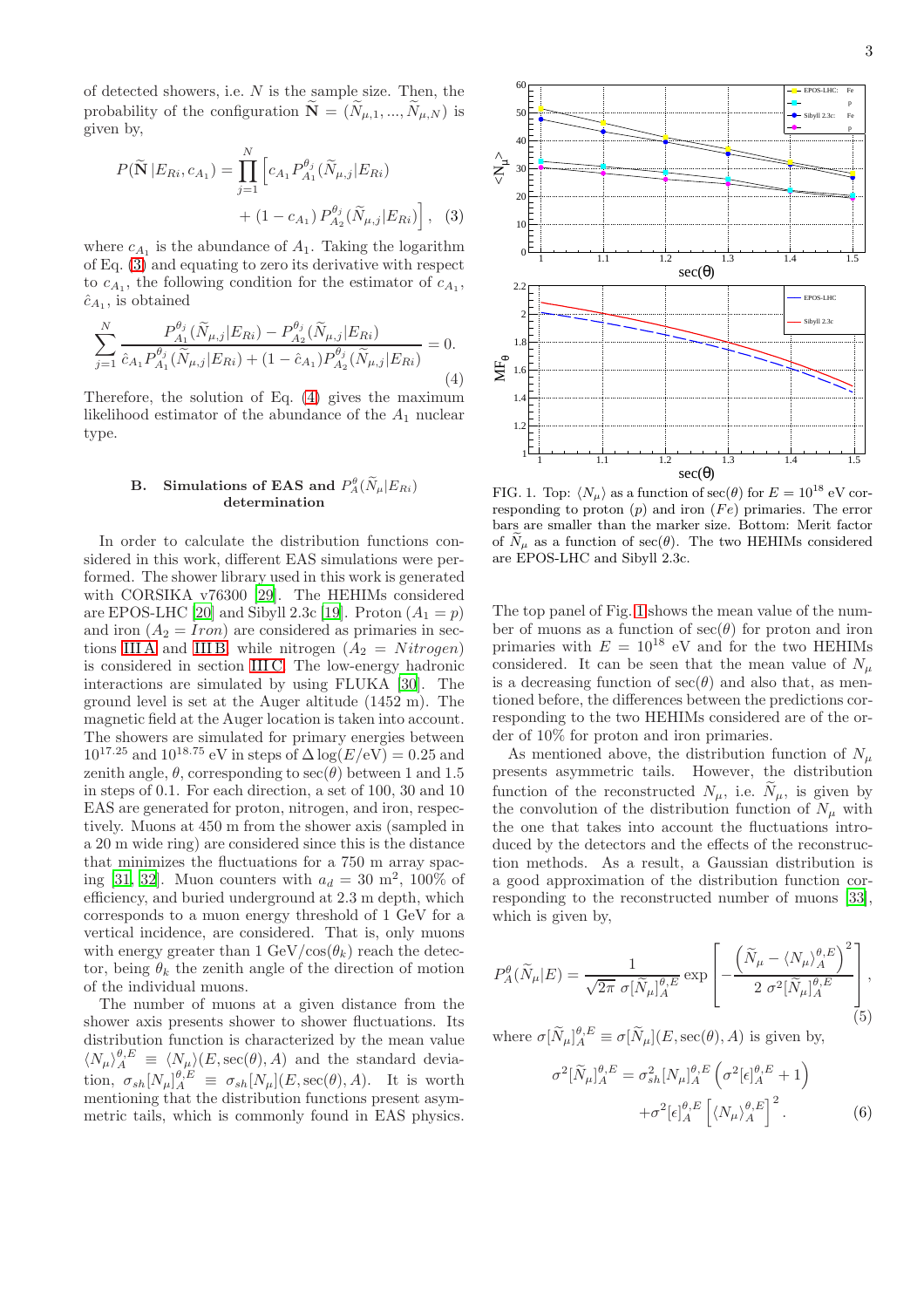Here  $\sigma[\epsilon]_A^{\theta,E} \equiv \sigma[\epsilon](E,\sec(\theta),A)$  is the relative error of the reconstructed number of muons, i.e.  $\sigma[\epsilon] =$  $\sigma[N_\mu/\langle N_\mu \rangle - 1].$ 

In Ref. [\[33\]](#page-9-27)  $\sigma[\epsilon]$  at 750 m from the shower axis is calculated from simulations of the showers and the AMIGA detectors by using the reconstruction method of the muon lateral distribution function developed in that work. In that calculation the core position and the arrival direction of the showers are reconstructed by using the information of the water Cherenkov detectors whereas the muon lateral distribution function is reconstructed by using the information given by the muon counters but using the core position determined with the Cherenkov detectors. The values of  $\sigma[\epsilon]$  used in this work are obtained by fitting the data points shown in Fig. 9 (right panel) of Ref. [\[33\]](#page-9-27) between  $10^{17.6}$  and  $10^{18.5}$  eV, for proton and iron primaries and for  $\theta = 45^\circ$ . The proton data points are fitted with a cubic function of  $log(E/eV)$  with coefficients:  $a_0 = 1163.0, a_1 = -190.199, a_2 = 10.3725$ and  $a_3 = -0.188612$ . The iron data points are fitted with a quadratic function of  $log(E/eV)$  with coefficients:  $b_0 = 21.2686, b_1 = -2.27008$  and  $b_2 = 0.0607638$ . Note that  $a_i$  and  $b_i$  are the coefficients of the *i*th power of  $log(E/eV)$ . Fig. [2](#page-3-0) shows the fitted  $\sigma[\epsilon]$  as a function of  $log(E/eV)$  for proton and iron primaries. Although  $\sigma[\epsilon]$ is nearly independent of zenith angle, the  $\theta = 45^\circ$  data points are considered due to their slightly larger values compared with the ones obtained for  $\theta = 30^{\circ}$  (see Fig. 9) of Ref. [\[33\]](#page-9-27)). Also,  $\sigma[\epsilon]$  at 750 m from the shower axis is used for  $\sigma[\epsilon]$  at 450 m, this is an approximation based on the results obtained in Ref. [\[32\]](#page-9-26) in which it is shown that a similar or even smaller value of  $\sigma[\epsilon]$  is obtained at 450 m from the shower axis considering an improved reconstruction method developed in that work. Therefore, the values of  $\sigma[\epsilon]$  used for the present calculations include the effects introduced by the detectors and the reconstruction methods conservatively.



<span id="page-3-0"></span>FIG. 2. Relative error corresponding to the reconstructed number of muons as a function of the logarithm of the energy for proton and iron nuclei and zenith angle  $\theta = 45^{\circ}$ .

 $\langle N_{\mu} \rangle^{\theta,E}_{A}$  and  $\sigma_{sh}[N_{\mu}]^{\theta,E}_{A}$  are obtained from the COR-SIKA simulations. For each primary type and HEHIM both quantities are obtained by fitting the simulated data with linear functions of  $sec(\theta)$  such that the coefficients are cubic functions of  $\log(E/\text{eV})$ .

The discrimination power of a given mass sensitive parameter, q, can be assessed by the commonly used merit factor, which is defined as,

$$
\text{MF}(q) = \frac{\langle q \rangle_{A_2} - \langle q \rangle_{A_1}}{\sqrt{\text{Var}[q]_{A_2} + \text{Var}[q]_{A_1}}},\tag{7}
$$

where  $\text{Var}[q]_A$  is the variance of parameter q for the primary type  $A$ . The bottom panel of Fig. [1](#page-2-2) shows the  $MF(N_{\mu})$  as a function of sec( $\theta$ ) (denoted in this work as  $MF_\theta$ ) for the two HEHIMs. It can be seen that the curves present similar  $\text{MF}_{\theta}$  due to the small differences between the number of muons predicted by the two different HEHIMs considered. It can also be seen that the curves have  $\text{MF}_{\theta}$  values compatible with those found in Ref. [\[17\]](#page-9-13) reaffirming that the muon content of the showers is the best indicator of primary mass composition together with  $X_{max}$  [\[16,](#page-9-12) [17\]](#page-9-13).

The energy range considered in this work ranges from  $10^{17.5}$  to  $10^{18.5}$  eV, which corresponds to the 750 m array of AMIGA. In this energy range the cosmic ray flux can be approximated as  $J(E) = C E^{-3.27}$  [\[34](#page-9-28)] where C is a normalization constant. The conditional probability distribution  $G(E_R|E)$  is assumed to be a Gaussian distribution,

<span id="page-3-1"></span>
$$
G(E_R|E) = \frac{1}{\sqrt{2\pi} \sigma[E]} \exp\left[-\frac{(E_R - E)^2}{2 \sigma^2[E]}\right],\quad (8)
$$

where  $\sigma[E] = (0.084 + 0.047\sqrt{10^{18} \text{ eV}/E}) \times E$  is the surface detectors energy resolution corresponding to Auger in the energy range under consideration [\[35](#page-9-29)]. Then, by using Eq.  $(8)$  it is possible to express Eq.  $(2)$  as follows,

<span id="page-3-2"></span>
$$
P_{A}^{\theta}(\widetilde{N}_{\mu}|E_{Ri}) = \frac{\int_{0}^{\infty} I(E, E_{Ri}^{+}, E_{Ri}^{-}) J(E) P_{A}^{\theta}(\widetilde{N}_{\mu}|E) dE}{\int_{0}^{\infty} I(E, E_{Ri}^{+}, E_{Ri}^{-}) J(E) dE},
$$
\n(9)

where

$$
I(E, E_{Ri}^+, E_{Ri}^-) = \frac{1}{2} \left[ \text{erf}\left(\frac{E_{Ri}^+ - E}{\sqrt{2} \sigma[E]}\right) - \text{erf}\left(\frac{E_{Ri}^- - E}{\sqrt{2} \sigma[E]}\right) \right],
$$
\n(10)

being  $erf(x)$  the error function. Reconstructed energy bins of width  $\log(E_{Ri}^+/eV) - \log(E_{Ri}^-(eV) = 0.1$  centered at  $E_{Ri}$  are considered. Finally, it is worth mentioning that the integrals of Eq. [\(9\)](#page-3-2) are solved numerically.

# <span id="page-3-3"></span>C. Simulations for the study of the proton abundance estimator

The simulations for the study of the performance of  $\hat{c}_p$ , the estimator of the proton abundance  $(A_1 = p)$ ,  $c_p$ , are performed by using the ROOT package [\[36](#page-9-30)]. The values of  $c_p$  considered range between 0.1 and 0.9 in steps of 0.1. Given the i-th reconstructed energy bin, for each value of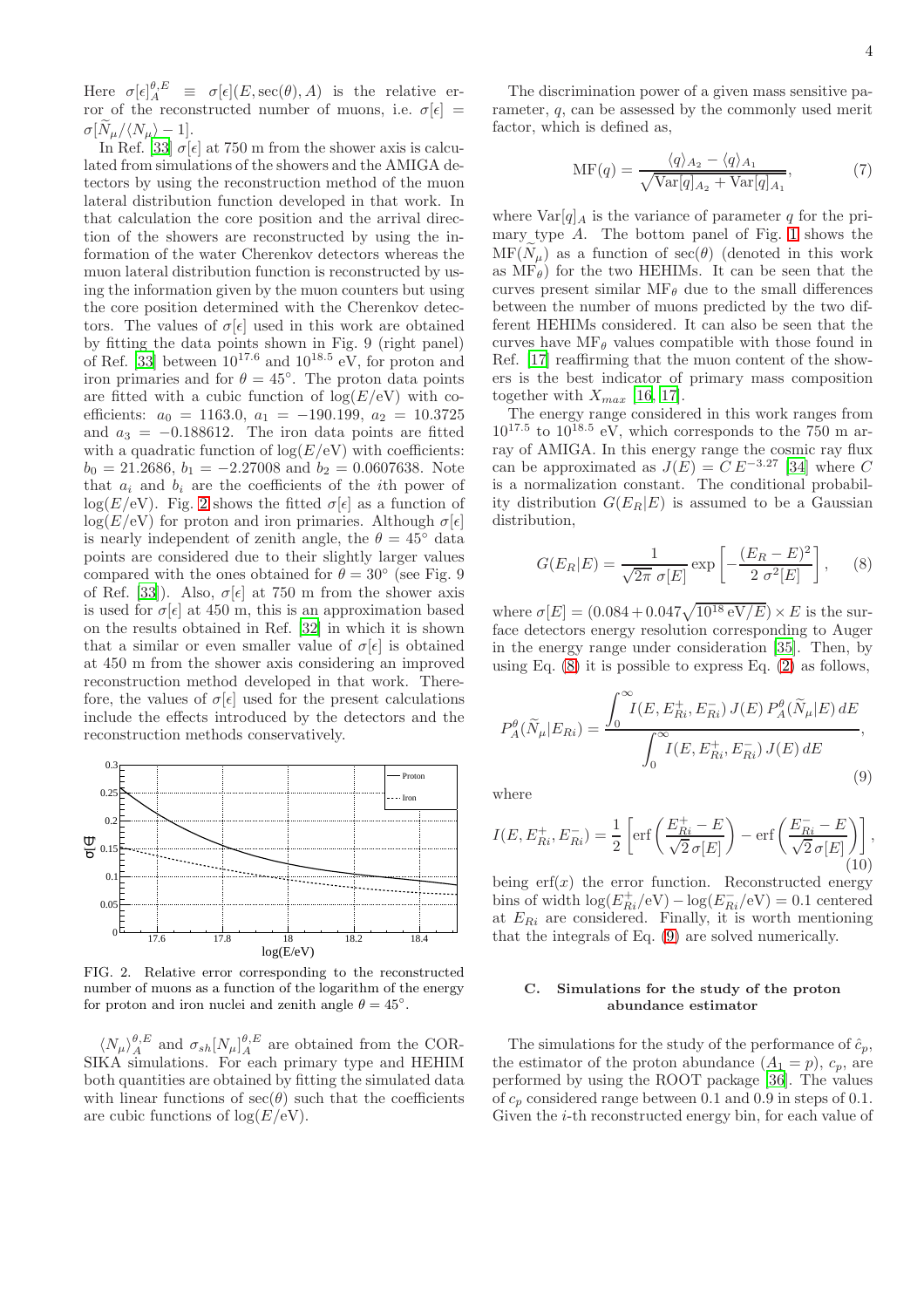$c_p$ , the number of events,  $N_p$ , due to proton induced air showers is obtained by sampling a Binomial distribution function,  $B(N, c_p)$ , where N is the total number of events in the  $i$ -th bin.  $N$  is obtained by sampling a Poisson distribution with mean value given by,

$$
\mu_i = T A_c \int_{E_{Ri}^-}^{E_{Ri}^+} J(E) dE \tag{11}
$$

where  $T$  is the observation time considered (5 and 10) years) and  $A_c$  is the acceptance of the detector. The zenith angle interval from 0 to  $45^{\circ}$  is considered (the one corresponding to the AMIGA muon detectors), then,  $A_c = S \pi \sin^2(45\degree)$  where  $S = 25 \text{ km}^2$  is approximately the area of the 750 m AMIGA array. The number of events due to the other primary  $A_2$  (Iron or Nitrogen) is calculated as  $N_{A_2} = N - N_p$ .

The simulated energy  $E_i$  of an event that belongs to the *i*-th bin is obtained by sampling the flux  $J(E)$  (adequately normalized) in a wide energy interval centered at  $E_{Ri}$ . The reconstructed energy  $E_{R,j}$  is obtained by sampling the Gaussian distribution of Eq. [\(8\)](#page-3-1) centered at  $E_i$ . This sampling process is repeated until the reconstructed energy  $E_{R,j}$  falls in the *i*-th reconstructed energy bin. The zenith angle corresponding to each event is taken at random from an isotropic distribution  $(f(\theta) \propto \sin(\theta) \cos(\theta))$  in the zenith angle range mentioned before. The parameter  $N_{\mu}$  for each event is obtained by sampling a Gaussian distribution (see Eq. [\(5\)](#page-2-3)) obtained evaluating the mean value and the standard deviation, corresponding to the primary type of the event, in the zenith angle and simulated energy obtained before.

For each value of  $c_p$ ,  $10^3$  independent samples are generated in order to obtain the distribution function of  $\hat{c}_p$ . The mean value of the proton abundance estimator,  $\langle \hat{c}_p \rangle$ , and its standard deviation,  $\sigma_{\hat{c}_p}$  are calculated.

In order to analyze the impact of the differences between HEHIMs on composition analyses a given HEHIM, called the reference model, is used to generate the event samples, which is not necessarily the same as the one used to analyze the data, i.e. to calculate the parameters of the Gaussian distributions involved in the calculation of  $\hat{c}_p$  by means of Eq. [\(4\)](#page-2-1).

We consider the HEHIMs Sibyll 2.3c, EPOS-LHC, and \*Sibyll 2.3c, a modified version of Sibyll 2.3c for which the values of  $\langle N_{\mu} \rangle_A^{\theta, E}$  and  $\sigma[\widetilde{N}_{\mu}]_A^{\theta, E}$  are obtained by multiplying the ones corresponding to Sibyll 2.3c by a factor  $(1 + \varepsilon)$  with  $\varepsilon$  = constant. Note that \*Sibyll 2.3c is constructed in such a way that the parameter  $N_{\mu}$  has the same merit factor as the one obtained for Sibyll 2.3c, regardless the pair of primary types considered.

In order to analyze the results obtained from the simulations the following quantities are considered: The bias of  $\hat{c}_p$ , which is given by,

$$
\delta_{c_p} = \langle \hat{c}_p \rangle (\text{HM}, \text{HM}_{ref}) - c_p, \tag{12}
$$

and the percentage difference,  $\Delta \sigma_{c_p}$ , which is defined as,

$$
\Delta \sigma_{c_p} = 100\% \left[ \frac{\sigma_{\hat{c}_p}(\text{HM}, \text{HM}_{ref})}{\sigma_{\hat{c}_p}(\text{HM}_{ref}, \text{HM}_{ref})} - 1 \right],\tag{13}
$$

where  $\langle \hat{c}_p \rangle$ (HM, HM<sub>ref</sub>) and  $\sigma_{\hat{c}_p}$ (HM, HM<sub>ref</sub>) are the mean value and the standard deviation of the estimator  $\hat{c}_p$ , respectively,  $HM_{ref}$  is the reference model considered, and HM is the HEHIM used to analyze the simulated data.

# III. RESULTS AND DISCUSSION

# <span id="page-4-0"></span>A. Performance of the Maximum Likelihood method

Figure [3](#page-5-1) shows  $\delta_{c_p}$  (top) and  $\sigma_{\hat{c}_p}$  (bottom) as a function of  $c_p$  calculated with the ML method for Sibyll 2.3c and EPOS-LHC used each one of those as the reference model and to analyze the data  $(HM = HM_{ref}),$  $E_{Ri} = 10^{18}$  eV and random sample size N corresponding to 5 and 10 years of collected events at AMIGA 750 m array ( $N \sim 10^3$  $N \sim 10^3$  for 5 years). From Fig. 3 (top) one can see that the bias is negligible over the entire  $c_p$  range for both HEHIMs considered. It is worth mentioning that in previous studies done for fixed values of the zenith angle the biases obtained are also negligible in the entire zenith angle range considered. From the  $\sigma_{\hat{c}_p}$  values of Fig. [3](#page-5-1) (bottom) it can also be seen that proton abundance is estimated with high resolution showing that the muon content of the shower is one of the best indicators of primary mass composition. Fig. [3](#page-5-1) (bottom) also shows that the differences between the values of  $\sigma_{\hat{c}_p}$  obtained with Sibyll 2.3c and EPOS-LHC are less than 10% due to the similarity of their  $MF_{\theta}$  (Fig. [1](#page-2-2) bottom). From the figure it can also be seen that  $\sigma_{\hat{c}_p}$  has a maximum around  $c_p = 0.5$  and that it is smaller for  $c_p = 0.1$  than for  $c_p = 0.9$ . The maximum at  $c_p \approx 0.5$  can be understood from the fact that at  $c_p = 0.5$  the fluctuations on the number of proton events only and in the number of iron events only are the largest (from the expression of the standard deviation of a binomial variable it can be seen that  $\sigma[N_p] = \sigma[N_{Fe}] = \sqrt{N/2}$  causing the appearance of the maximum. For values of  $c_p$  close to zero the number of iron events increases and its fluctuations decrease  $(\sigma[N_{Fe}] = \sqrt{Nc_p(1 - c_p)})$  causing the decrease of the uncertainty on the determination of  $c_p$ . The same happens for values of  $c_p$  close to one. The larger values of  $\sigma_{\hat{c}_p}$  obtained at  $c_p = 0.9$  compared with the ones obtained for  $c_p = 0.1$  has to do with the fact that the width of the  $\widetilde{N}_{\mu}$  proton distribution is larger than the one corresponding to iron.

Hereafter only Sibyll 2.3c will be considered as the reference model, i.e.  $HM_{ref} = Sibyll 2.3c$ . Fig. [4](#page-5-2) shows  $\delta_{c_p}$ (top) and  $\Delta \sigma_{c_p}$  (bottom) for different values of  $\varepsilon$  (see sec-tion [II C\)](#page-3-3), i.e.  $HM = *Sibyll$  2.3c. The case corresponding to  $HM = EPOS-LHC$  is also shown in the figure. All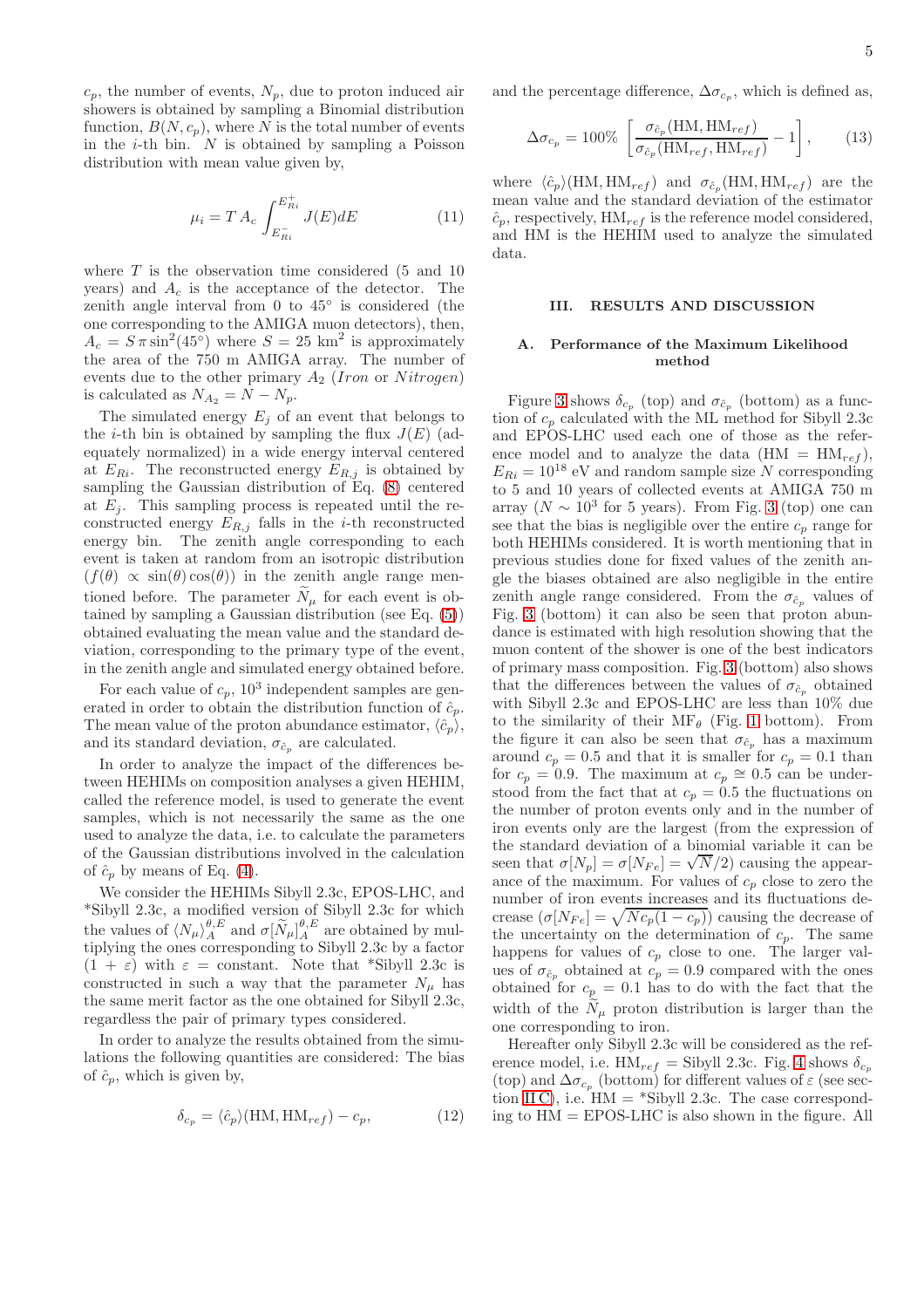

<span id="page-5-1"></span>FIG. 3.  $\delta_{c_p}$  (top) and  $\sigma_{\hat{c}_p}$  (bottom) versus  $c_p$  calculated with the ML method for  $E_{Ri} = 10^{18}$  eV, sample size N corresponding to 5 and 10 years of observation, and for binary mixtures of proton and iron primaries. The HEHIMs used are Sibyll 2.3c and EPOS-LHC. In both cases the reference model is also used to analyze the data, i.e.  $HM=HM_{ref}$ .

cases correspond to  $E_{Ri} = 10^{18}$  eV and N for 5 years of observation. Note that  $\varepsilon = 0$  corresponds to the case in which HM = HM  $_{ref}$ , then  $\Delta \sigma_{c_p}(\varepsilon = 0) = 0$  by definition and  $\delta_{c_p}(\varepsilon = 0) = 0$  since the ML method does not produce bias. Note also that  $\delta_{c_p}$  is greater than zero since  $\varepsilon > 0$ . The same applies for the case of EPOS-LHC whose  $\langle N_\mu \rangle$  values are greater than those of Sibyll 2.3c (Fig. [1](#page-2-2) top).

From Fig. [4](#page-5-2) it can also be seen that as  $\varepsilon$  approaches zero, the curve  $\delta_{c_p}$  ( $\Delta \sigma_{c_p}$ ) becomes more symmetric (antisymmetric) around  $c_p = 0.5$ . The same can be said for  $\varepsilon$  < 0 cases (not shown in the figure) since  $\delta_{c_p}(\varepsilon) = -\delta_{c_p}(-\varepsilon)$  and  $\Delta \sigma_{c_p}(\varepsilon) = -\Delta \sigma_{c_p}(-\varepsilon)$  when  $|\varepsilon| \ll 1$ . The small differences between the number of muons at ground predicted by post-LHC HEHIMs and therefore, between their  $\text{MF}_{\theta}$ , allows us to use any of them as a reference, obtaining similar absolute values of  $\delta_{c_p}$  and  $\Delta \sigma_{c_p}$ . From the figure it can also be seen that  $|\delta_{c_p}|$  and  $|\Delta \sigma_{c_p}|$  increase strongly with  $\varepsilon$ , indicating that slight differences between the number of muons predicted by different HEHIMs have a significant impact on composition determination (see for instance [\[37\]](#page-9-31)).

It is worth mentioning that the values of  $\delta_{c_p}$ ,  $\sigma_{\hat{c}_p}$  and  $\Delta \sigma_{c_p}$  depend on the statistical method used to estimate  $c_p$ . However, impacts of the same order are expected for other methods that make use of the number of muons as a mass sensitive parameter. As an example, let us consider the case in which the sample mean of the measured  $N_{\mu}$ 



<span id="page-5-2"></span>FIG. 4.  $\delta_{c_p}$  (top) and  $\Delta \sigma_{c_p}$  (bottom) versus  $c_p$  for the ML method and for different values of  $\varepsilon$  (see section IIC). The case corresponding to HM=EPOS-LHC is also shown. All cases correspond to  $E_{Ri} = 10^{18}$  eV, binary mixtures of proton and iron primaries, and sample size for 5 years of observation.

is used to estimate  $c_p$ . To simplify the calculation let us assume that the energy uncertainty is negligible. Under this assumption the following expression for the bias, at order one in  $\varepsilon$ , is obtained,

$$
\delta_{c_p} \cong \varepsilon \left[ \frac{\langle \tilde{N}_{\mu} \rangle_{Fe}}{\langle \tilde{N}_{\mu} \rangle_{Fe} - \langle \tilde{N}_{\mu} \rangle_{p}} - c_p \right] \tag{14}
$$

where  $\langle N_{\mu}\rangle_p$  and  $\langle N_{\mu}\rangle_{Fe}$  are the mean values of  $N_{\mu}$  corresponding to proton and Iron primaries for the reference model. Assuming that  $\langle N_{\mu}\rangle_p = 27$  and  $\langle N_{\mu}\rangle_{Fe} = 42$ , the values obtained for Sibyll 2.3c at  $\theta = 30^{\circ}$ , the median of the  $\sin(\theta)\cos(\theta)$  distribution for  $\theta \in [0^{\circ}, 45^{\circ}]$  (see Fig. [1\)](#page-2-2), the bias obtained for  $\varepsilon = 0.09$  decrease from ~ 0.25 at  $c_p = 0$  to ~ 0.16 at  $c_p = 1$ , which is even larger than the one obtained for the ML method.

# <span id="page-5-0"></span>B. Current and future HEHIMs features

An analysis performed by the Pierre Auger Observatory indicates that, in the best case, the number of muons measured in the energy range from  $10^{18.8}$  to  $10^{19.2}$  eV and for 0 <sup>−</sup> <sup>60</sup>◦ inclined showers differs from HEHIMs predictions by a factor  $R = 1.33 \pm 0.16$  [\[24\]](#page-9-32). At lower energies, between  $10^{17.5}$  and  $10^{18}$  eV, the AMIGA data show a muon deficit in simulations of 38% for EPOS-LHC and 50−53% for QGSJETII-04 [\[25](#page-9-33)]. This deficit in the muon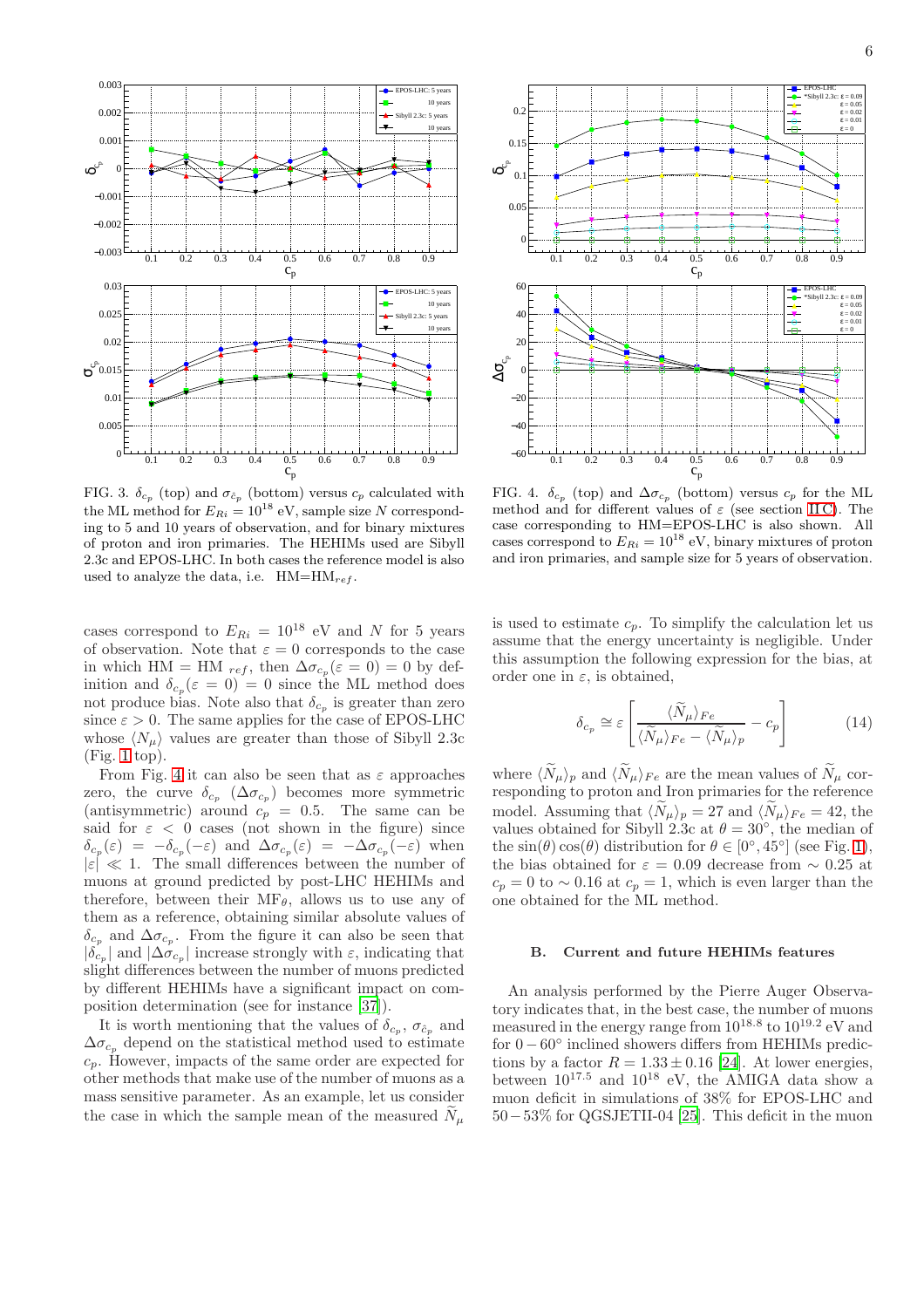content of the showers has been observed also by other experiments in different energy ranges (see Ref. [\[26\]](#page-9-20) and references there in). The experimental data show that this deficit increases with primary energy. It is not yet known whether this discrepancy in the number of muons could be indicative of the beginning of some new phenomenon in hadronic interactions at ultra high energies [\[38,](#page-9-34) [39\]](#page-9-35) or can be explained by some incorrectly modeled features of hadronic interactions even at low energy [\[40,](#page-9-36) [41\]](#page-9-37), as for example, baryon-antibaryon pair production [\[42](#page-9-38), [43](#page-9-39)] or resonance mesons [\[44](#page-9-40)].

The experimental data also show that the muon deficit observed increases with  $\sec(\theta)$ . This behavior is observed at low energies (between  $10^{16.3}$  and  $10^{17}$  eV) by the KASCADE-Grande Collaboration [\[45](#page-9-41)] and at higher energies (between  $10^{18.8}$  and  $10^{19.2}$  eV) by Auger [\[24\]](#page-9-32). This behavior can be partially explained by the fact that the experimental value of the attenuation length of the number of muons in the atmosphere is greater than the values obtained from Monte Carlo simulations of the showers [\[45\]](#page-9-41). This implies that the observed air showers attenuate more slowly in the atmosphere than the simulated ones. The disagreement on the attenuation length between Monte Carlo predictions and the experimental measurements most likely originates from muon prediction deficiencies of the HEHIMs [\[45\]](#page-9-41). The uncertainty in the shape of the muon lateral distribution function employed to reconstruct the EAS data also contributes to this discrepancy, but it is not the principal effect [\[45](#page-9-41)].

The produced number of muons increases with a small power of the mass number and almost linearly with the primary energy. This behavior can be understood in terms of the Heitler-Matthews model of hadronic air showers [\[46\]](#page-9-42), which predicts that the mean value of the total number of muons produced in a shower is  $\langle N_\mu^T \rangle (E, A) = A \left[ E/(A \xi_c) \right]^{\beta}$ , where  $\xi_c$  is the critical energy at which charged pions decay into muons. Simulations with post-LHC HEHIMs show that  $\beta \simeq$  $0.915 - 0.928$  $0.915 - 0.928$  $0.915 - 0.928$  [\[22](#page-9-18), [37\]](#page-9-31). Note from Fig. 1 (top) that the ratio  $\langle N_{\mu} \rangle_{Fe}^{\theta, E} / \langle N_{\mu} \rangle_{p}^{\theta, E},$  evaluated at  $E_0 = 10^{18}$  eV, is greater than  $(56/1)^{1-\beta}$ . This increment occurs because the energy spectrum of muons is harder for iron showers than for proton ones [\[47\]](#page-9-43). In the same way, since the muon counters are buried underground, the soil attenuates in a greater proportion the muons from proton primaries. Although there is still a large uncertainty related to the energy spectrum of the produced muons [\[22\]](#page-9-18), in Ref. [\[47\]](#page-9-43) it was found that by changing the energy spectrum by an amount consistent with the difference between current HEHIMs, the number of muons at ground for the same  $\sec(\theta)$  changes by the same factor for all primaries and hadronic models. This factor increases (decreases) with  $\sec(\theta)$  if the muon energy spectrum is hardened (softened). This behavior occurs because at larger zenith angles, muons travel, on average, larger distances before reaching ground, making the decay of low energy muons more important [\[47\]](#page-9-43).

On the other hand, the number of muons can change

7

under variation of several important features of the hadronic interactions i.e., hadronic particle production cross sections, multiplicity, elasticity and, in particular, pion charge-ratio [\[48](#page-9-44)]. Fluctuations in the number of muons can also change under a modification of these interaction features, being especially sensitive to elasticity [\[48\]](#page-9-44). The Pierre Auger Observatory also found no evidence of a larger event-to-event variance in the ground signal for fixed  $X_{max}$  than the one predicted by current HEHIMs [\[24\]](#page-9-32). This suggests that the muon deficit cannot be attributed to an exotic phenomenon producing a very large muon signal in a fraction of events only [\[24\]](#page-9-32), such as a high rate production of microscopic black holes [\[49\]](#page-9-45).

It is expected that the observed muon deficit can be reduced in the next generation of HEHIMs, at least for  $0-60^\circ$  $0-60^{\circ}$  inclined showers [\[22\]](#page-9-18). Therefore, assuming that the current mean values  $\langle N_\mu \rangle_A^{\theta,E}$  will be increased by some factor,  $R(E, \sec(\theta))$  (almost independent of A), the difference  $\langle N_{\mu} \rangle_{A_2}^{\theta,E} - \langle N_{\mu} \rangle_{A_1}^{\theta,E}$  will be increased by the same factor. Although it is not possible to know whether  $\sigma_{sh}[N_{\mu}]_{A}^{\theta,E}$  will increase, decrease or remain unchanged,  $\sigma[\widetilde{N}_{\mu}]_A^{\theta,E}$  will increase because it is dominated<br>by  $\langle N \rangle^{(\theta,E)}$  (see Eq. (6)). Then, the ME, will suffer only by  $\langle N_{\mu} \rangle_A^{\sigma,E}$  (see Eq. [\(6\)](#page-2-4)). Then, the MF<sub> $\theta$ </sub> will suffer only a slight modification, having a similar impact on composition determination under the same relative differences between HEHIMs, or eventually, between a given HEHIM and the experimental data. Fig. [5](#page-7-0) shows  $\delta_{c_p}$  (top) and  $\Delta\sigma_{c_p}$  (bottom) for the same cases of Fig. [4](#page-5-2) but with the  $\langle N_{\mu} \rangle^{\theta,E}_{A}$  values multiplied by a hypothetical (naive) factor  $R(E, \sec(\theta)) = 1.4$ . In the same way Fig. [6](#page-7-1) shows  $\delta_{c_p}$ (top) and  $\Delta \sigma_{c_p}$  (bottom) for the same cases of Fig. [5](#page-7-0) with  $R(E, \sec(\theta)) = 1.4$  but with the  $\sigma_{sh}[N_{\mu}]_A^{\theta, E}$  values multiplied by a factor 2. It can be seen that  $|\delta_{c_p}|$  and  $|\Delta \sigma_{c_p}|$ of Figs. [5](#page-7-0) and [6](#page-7-1) are similar to the ones corresponding to Fig. [4.](#page-5-2) Therefore, these results suggest that future HEHIMs will have a similar impact on composition determination than current ones.

### <span id="page-6-0"></span>C. Application to a simplified case

In this section the impact of the HEHIMs in composition analyses is studied in the energy range from  $10^{17.5}$ and  $10^{18.5}$  eV, assuming a binary mixture of protons and nitrogen nuclei. This assumption is based on the results obtained in Ref. [\[50](#page-9-46)]. In that work a sample of 42466 events recorded by the Pierre Auger Observatory is used to obtain the  $X_{max}$  distributions in energy bins of  $\Delta \log(E/\text{eV}) = 0.1$ , ranging from  $10^{17.2}$  eV to  $10^{19.6}$ eV. The experimental distributions are fitted considering the  $X_{max}$  distributions obtained for Sibyll 2.3c, EPOS-LHC, and QGSJETII-04, including the detector effects. The composition fractions are estimated assuming four elemental primary groups: proton, helium, nitrogen, and iron. In the energy range from  $10^{17.5}$  to  $10^{18.5}$  eV protons and nitrogen nuclei turn out to be the most abundant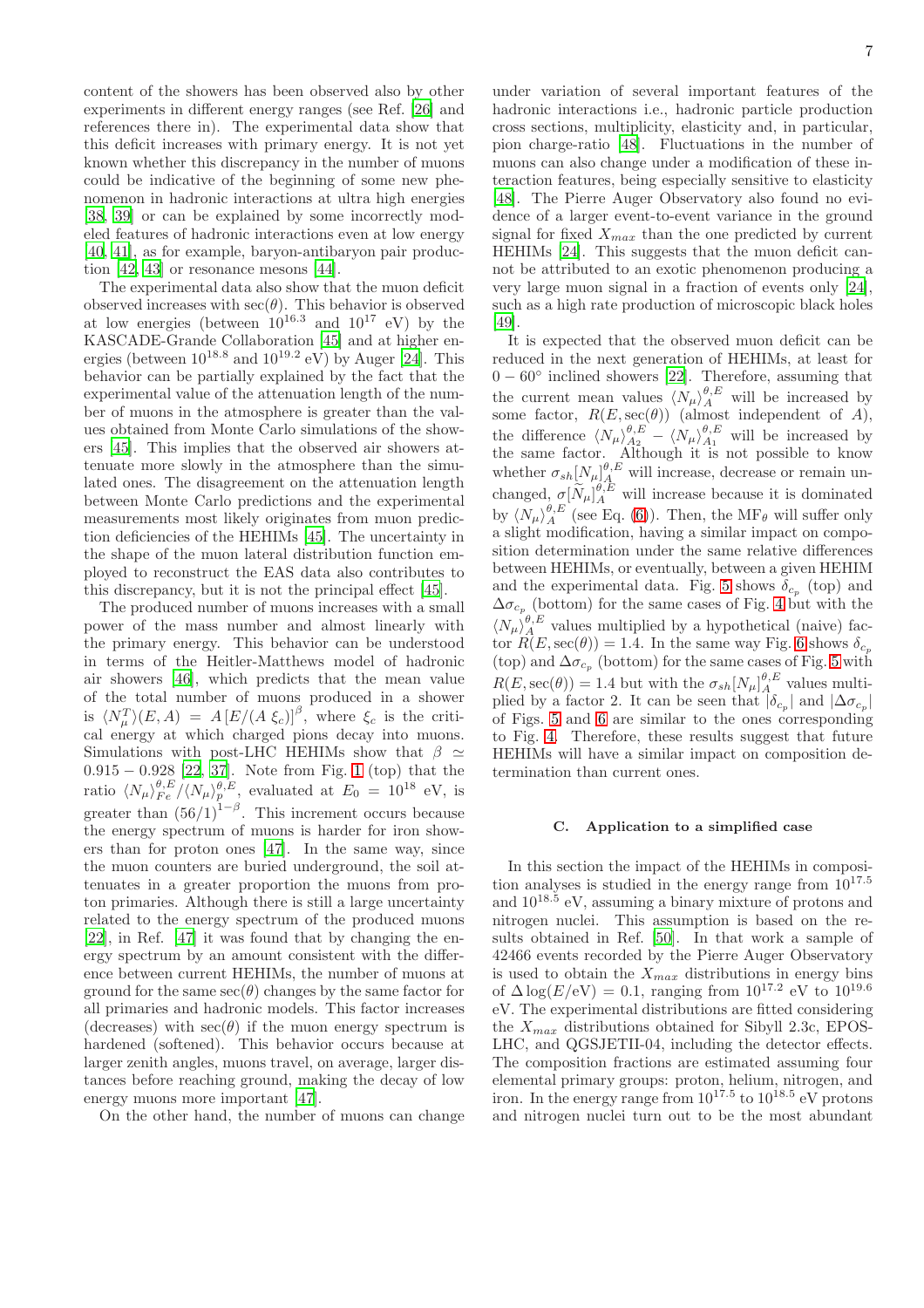

<span id="page-7-0"></span>FIG. 5.  $\delta_{c_p}$  (top) and  $\Delta \sigma_{c_p}$  (bottom) versus  $c_p$  for the ML method and for different values of  $\varepsilon$  (see section IIC). The case corresponding to HM=EPOS-LHC is also shown. All cases correspond to  $E_{Ri} = 10^{18}$  eV, sample size for 5 years of observation, and  $R(E, \sec(\theta)) = 1.4$ .

nuclear species when Sibyll 2.3c is considered to analyze the  $X_{max}$  Auger data. Note that the fraction of helium is also appreciable for energies greater than  $10^{18}$  eV but with large error bars.

The top panel of Fig. [7](#page-8-0) shows the inferred  $\hat{c}_p$  values with their statistical uncertainties for sample size  $N$  corresponding to 5 years of observation and Sibyll 2.3c as the reference HEHIM, obtained for different values of  $\varepsilon$ in the energy range under consideration. The relative error of the reconstructed number of muons,  $\sigma[\epsilon]$ , used for nitrogen is approximated by the average between the ones corresponding to proton and iron primaries. The values of  $c_p(E_{Ri})$  considered as input are extracted from the Fig. 6 of Ref. [\[50\]](#page-9-46). The error bars correspond to  $\sigma_{\hat{c}_p}$ . Note that  $\delta_{c_p}(E_{Ri} = 10^{18} \text{ eV}, \varepsilon)$  are larger than those of Fig. [4](#page-5-2) (top), this is due to the fact that the merit factor for proton and nitrogen is smaller than the one corresponding to proton and iron. The bottom panel of Fig. [7](#page-8-0) shows the  $\hat{c}_p$  values for the same case shown at the top one but for sample size  $N$  corresponding to 10 years of observation. As expected, the error bars of the reconstructed  $c_p$  are smaller than those at the top panel.

Figure [8](#page-8-1) shows the inferred  $\hat{c}_p$  values for the same cases as in Fig. [7](#page-8-0) but using the same  $\sigma[\epsilon]$  for nitrogen as for proton (conservative case). As expected, the biases and the error bars in Fig. [8](#page-8-1) are larger than those of Fig. [7](#page-8-0) (especially for  $\varepsilon \gtrsim 0.05$ ). However, they are very similar for energies  $> 10^{18}$  eV. This can be explained from Fig. [2](#page-3-0) where it is seen that for energies above  $10^{18}$  eV



<span id="page-7-1"></span>FIG. 6.  $\delta_{c_p}$  (top) and  $\Delta \sigma_{c_p}$  (bottom) versus  $c_p$  for the ML method and for different values of  $\varepsilon$  (see section [II C\)](#page-3-3). The case corresponding to HM=EPOS-LHC is also shown. All cases correspond to  $R(E, \sec(\theta)) = 1.4$ , but with the  $\sigma_{sh}[N_{\mu}]^{\theta, E}_{A}$ values multiplied by a factor 2 (for both, Sibyll 2.3c and EPOS-LHC).

 $\sigma[\epsilon]$  of protons is larger than  $\sigma[\epsilon]$  of iron nuclei in less than 3%. From Figs. [7](#page-8-0) and [8](#page-8-1) it can also be seen that to ensure  $|\delta_{c_p}| \lesssim 0.05$ , the differences between  $\langle N_\mu \rangle_A^{\theta, E}$ of different HEHIMs must be smaller than 2%. It is well known that the mass composition determination obtained from the  $X_{max}$  parameter also depends on the HEHIMs used in the analyses [\[50](#page-9-46)[–52\]](#page-9-47). Comparing the results obtained in this work with the ones obtained in Ref. [\[50\]](#page-9-46) at  $E_{Ri} = 10^{18}$  eV (energy at which the mass composition obtained by using  $\widetilde{X}_{max}$  corresponds basically to a binary mixture of protons and nitrogen nuclei), it can be seen that  $\delta_{c_p}(E_{Ri} = 10^{18} \text{ eV}, \varepsilon = 0.05)$  is of the order of the bias found in the analysis based on the  $X_{max}$ parameter when Sibyll 2.3c and EPOS-LHC are used to estimate the proton abundance. Therefore, it indicates that the systematic uncertainties introduced by the use of different HEHIMs on composition analyses based on the  $N_{\mu}$  parameter are of the same order as the ones based on the  $X_{max}$  parameter.

In summary it is found that small differences between the predicted values of  $\langle N_{\mu} \rangle^{\theta,E}_A$  and  $\sigma_{sh}[N_{\mu}]^{\theta,E}_A$  obtained when different HEHIMs are considered have a significant impact on composition determination. It is worth mentioning that in recent years different mass composition methods that seem to have a reduced dependence on the assumed HEHIM have been developed. In Ref. [\[53\]](#page-9-48) a method of this type, which is based on the  $X_{max}$  distributions, is presented. This method is based on parametriza-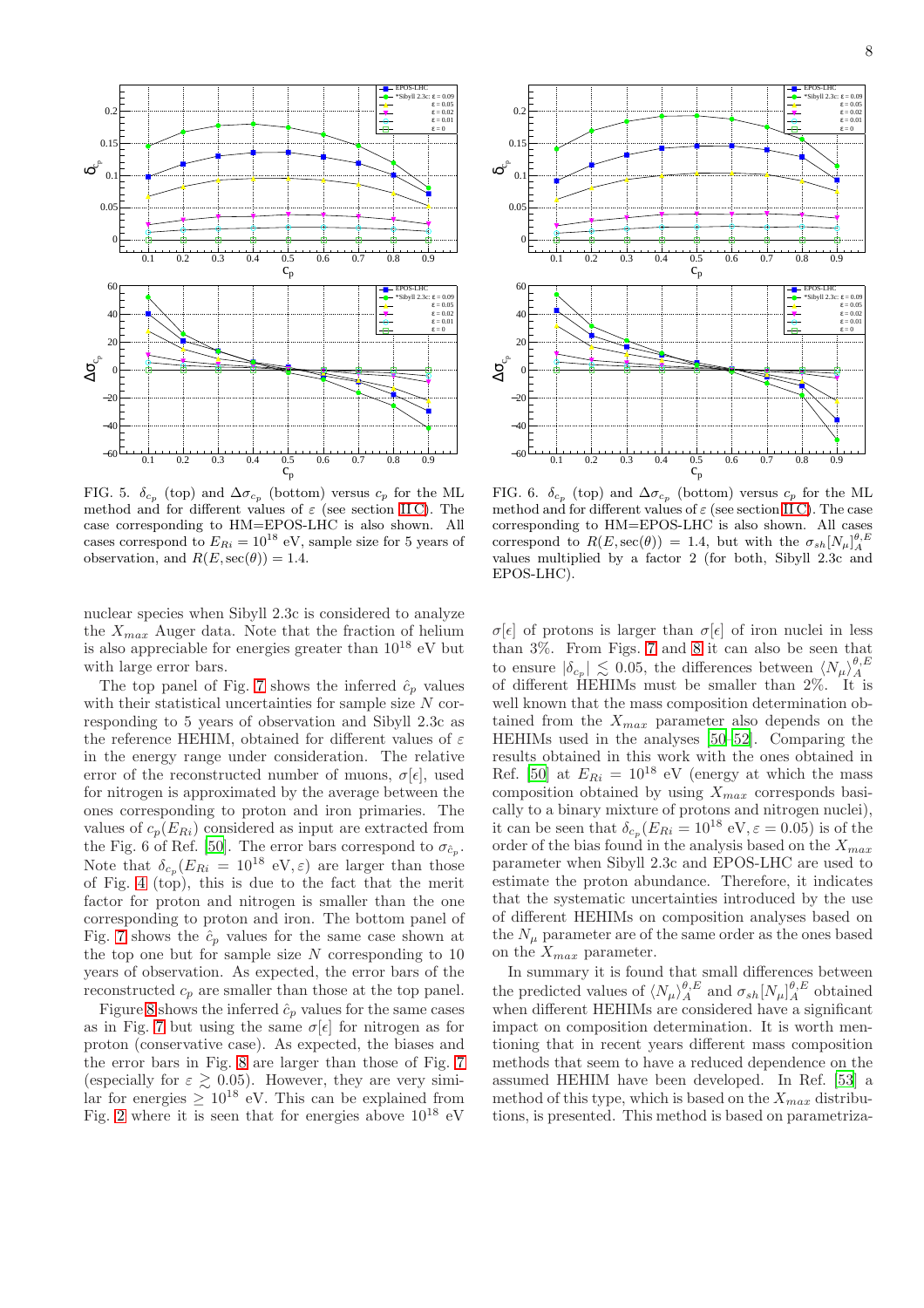

<span id="page-8-0"></span>FIG. 7.  $\hat{c}_p$  as a function of  $E_{Ri}$  for different values of  $\varepsilon$  (see section [II C\)](#page-3-3) and sample size corresponding to 5 (top) and 10 (bottom) years of observation. The error bars correspond to  $\sigma_{\hat{c}_p}$ .  $\sigma[\epsilon]$  for nitrogen is approximated by the average between the ones corresponding to proton and iron primaries.

tions of the  $X_{max}$  distributions obtained from simulations in which the normalization levels of the mean value and the standard deviation of  $X_{max}$  are determined from experimental data. In this way the influence of HEHIMs on composition analyses is reduced. In Ref. [\[54](#page-9-49)] a new method, based on the correlation between  $X_{max}$  and the number of muons in air showers, is introduced. The purpose of this method is to determine whether the mass composition is pure or mixed. A similar method is used by Auger to study the composition in the ankle region [\[55\]](#page-9-50). In this case the correlation between  $X_{max}$  and  $S(1000)$ , the signal of the Cherenkov detectors at 1000 m from the shower axis, is considered. The use of  $S(1000)$ is based on the fact that for  $\theta = 20 - 60°$  the muon component represent the  $40 - 90\%$  of the total signal at 1000 m from the shower axis [\[56\]](#page-9-51). The results obtained in Ref. [\[55\]](#page-9-50) are robust with respect to experimental systematic uncertainties and to the details of the hadronic interactions. Therefore, it is expected that similar methods based on the combination of the number of muons with other mass sensitive parameters can be developed in order to reduce the dependence of the composition analyses on HEHIMs.

### IV. CONCLUSIONS

We have presented a maximum likelihood method to perform mass composition analyses based on the number



<span id="page-8-1"></span>FIG. 8.  $\hat{c}_p$  as a function of  $E_{Ri}$  for different values of  $\varepsilon$  (see section [II C\)](#page-3-3) and sample size corresponding to 5 (top) and 10 (bottom) years of observation. The error bars correspond to  $\sigma_{\hat{c}_p}$ .  $\sigma[\epsilon]$  used for nitrogen is the same as the one obtained for proton primaries (conservative case).

of muons at a given distance to the shower axis measured by underground muon detectors. This method includes the dependency of the muon number with the zenith angle of the showers. All the studies have been done from simulations, which include the effects introduced by the detectors and the reconstruction methods. The shape of the energy spectrum in combination with the uncertainties in the reconstruction of the primary energy has also been taken into account. The proton abundance has been estimated with a good statistical resolution, reaffirming that the muon content of the shower is one of the best indicators of the primary mass.

We have also studied in detail the impact of the use of different high energy hadronic interaction models in the composition analyses performed by using the method developed. The biases introduced by the differences on the prediction of that models resulted to be the dominant uncertainties on the composition determination. The development of composition methods with a reduced influence of the high energy hadronic interaction models are required in order to reduce these important systematic uncertainties.

### ACKNOWLEDGMENTS

A. D. S. and A. E. are member of the Carrera del Investigador Científico of CONICET, Argentina. This work is supported by ANPCyT PICT-2015-2752, Argentina.